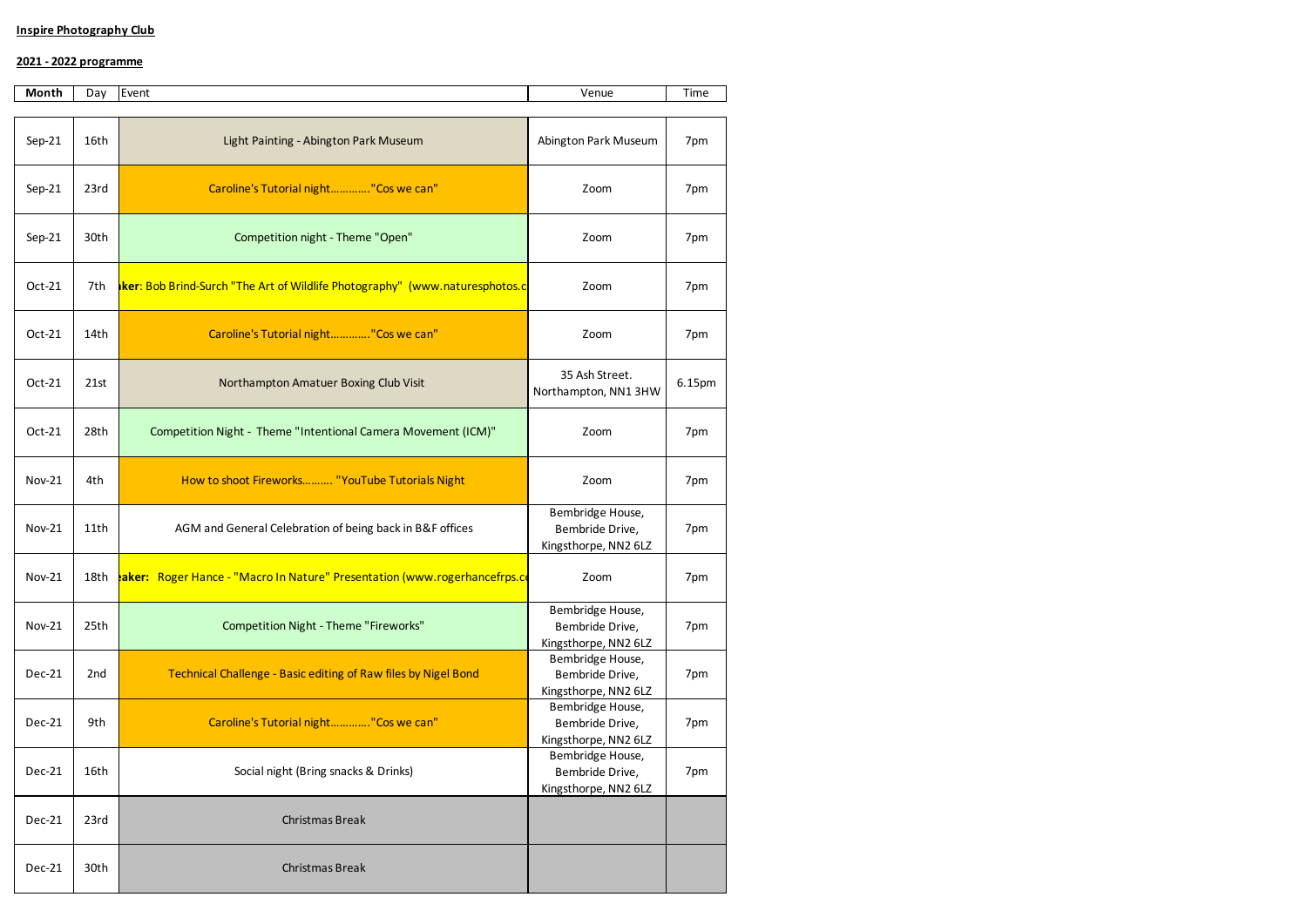| Jan-22 | 6th  | <b>Christmas Break</b>                                                                                                                     |                                                             |     |
|--------|------|--------------------------------------------------------------------------------------------------------------------------------------------|-------------------------------------------------------------|-----|
| Jan-22 | 13th | First Day Back after Christmas (the year ahead)                                                                                            | Bembridge House,<br>Bembride Drive,<br>Kingsthorpe, NN2 6LZ | 7pm |
| Jan-22 | 20th | <b>Speaker:</b> Ross McElvey Presentation - "Portraiture based presentation<br>including live editing on LR & PS" (www.rossmckelvey.co.uk) | Zoom                                                        | 7pm |
| Jan-22 | 27th | Competition Night - Theme "Portraits"                                                                                                      | Bembridge House,<br>Bembride Drive,<br>Kingsthorpe, NN2 6LZ | 7pm |
| Feb-22 | 3rd  | Maccro - A demonstration by David Kallmeier of West Haddon Club                                                                            | Bembridge House,<br>Bembride Drive,<br>Kingsthorpe, NN2 6LZ | 7pm |
| Feb-22 | 10th | Technical Challenge: "Tips for taking Natural Light Portraits" by Andy Shears                                                              | Bembridge House,<br>Bembride Drive,<br>Kingsthorpe, NN2 6LZ | 7pm |
| Feb-22 | 17th | Technical challenge: Nigel Bond "Basic Layers & Layer Masks"                                                                               | Bembridge House,<br>Bembride Drive,<br>Kingsthorpe, NN2 6LZ | 7pm |
| Feb-22 | 24th | Competition Night - Theme "Maccro"                                                                                                         | Bembridge House,<br>Bembride Drive,<br>Kingsthorpe, NN2 6LZ | 7pm |
| Mar-22 | 3rd  | aker: Carol McNiven-Young "Creative Studio Portraiture" (www.cmyimages.co                                                                  | Zoom                                                        | 7pm |
| Mar-22 | 10th | ue and Creativity in Night Photography" - by Nigel Forster (www.creativephtogr                                                             | Zoom                                                        | 7pm |
| Mar-22 | 17th | <b>Technical challenge: Focus Stacking by Caroline Bradbury</b>                                                                            | Bembridge House,<br>Bembride Drive,<br>Kingsthorpe, NN2 6LZ | 7pm |
| Mar-22 | 24th | er presentation "Photography and the Routes taken for Print or Screen" by Andy                                                             | Bembridge House,<br>Bembride Drive,<br>Kingsthorpe, NN2 6LZ | 7pm |
| Mar-22 | 31st | <b>Competition Night - Theme "Clouds"</b>                                                                                                  | Bembridge House,<br>Bembride Drive.<br>Kingsthorpe, NN2 6LZ | 7pm |
| Apr-22 | 7th  | Technical Challenge: Crystal Ball Photography by Ian Costello                                                                              | Bembridge House,<br>Bembride Drive,<br>Kingsthorpe, NN2 6LZ | 7pm |
| Apr-22 | 14th | Speaker: Colin Harrison "Colin's exhibition work" (colinharrisonphtography.uk)                                                             | Zoom                                                        | 7pm |
| Apr-22 | 21st | Member presentation "Iceland" by Ann Blackburn                                                                                             | Bembridge House,<br>Bembride Drive,<br>Kingsthorpe, NN2 6LZ | 7pm |
| Apr-22 | 28th | Competition Night - Theme "Arches in Architecture""                                                                                        | Bembridge House,<br>Bembride Drive,<br>Kingsthorpe, NN2 6LZ | 7pm |
| May-22 | 5th  | cal Challenge "Don't be afraid of Manual or Priority and Experimenting" by Andy                                                            | Bembridge House,<br>Bembride Drive,<br>Kingsthorpe, NN2 6LZ | 7pm |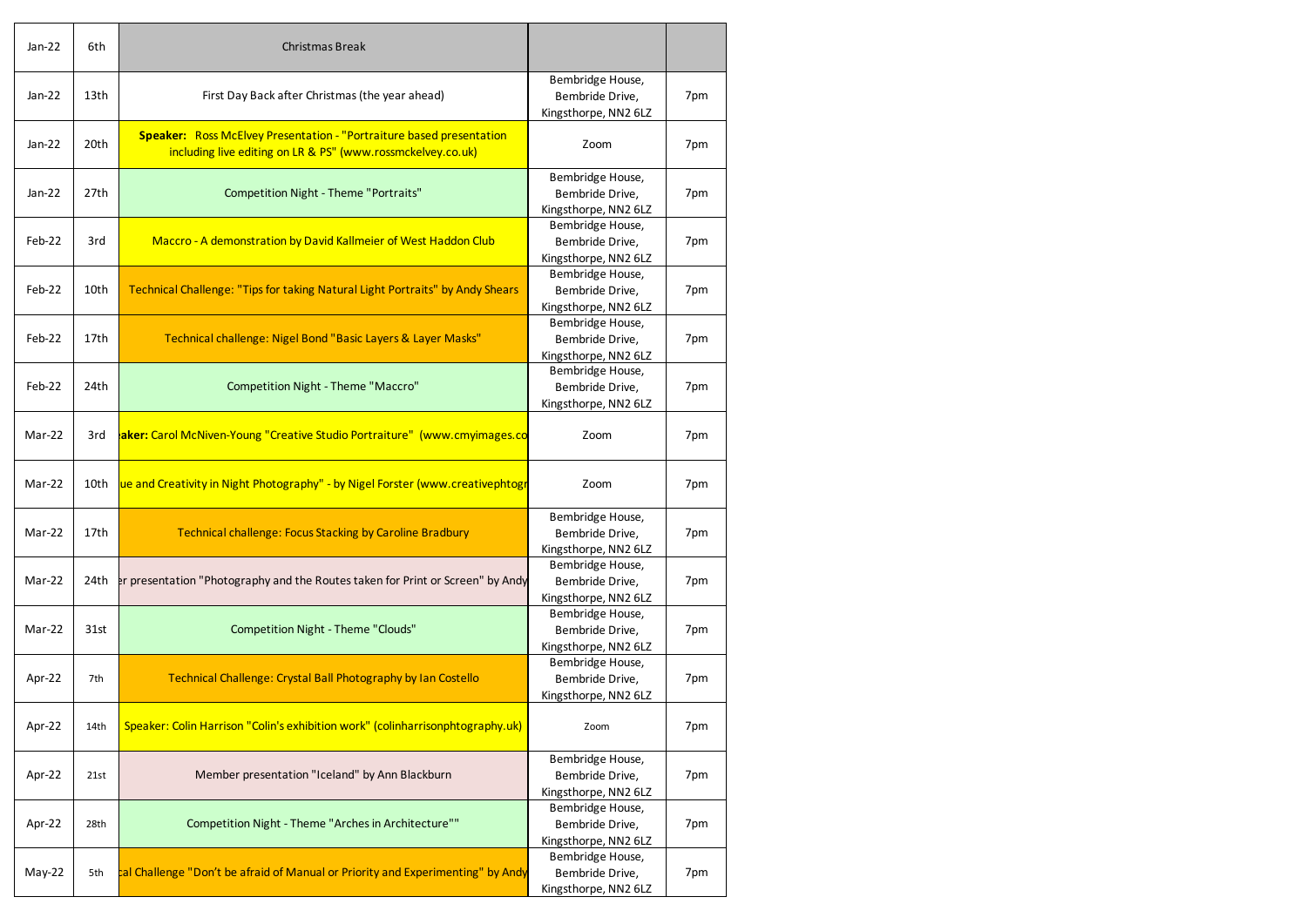| May-22        | 12th | Speaker: Colin Jarvis "Architectural Photography" (www.colinjarvis.co.uk)      | Zoom                                                                                                           | 7pm |
|---------------|------|--------------------------------------------------------------------------------|----------------------------------------------------------------------------------------------------------------|-----|
| $May-22$      | 19th | Show and Tell night "Norway and the Northern Lights" by Ann Billing            | Bembridge House,<br>Bembride Drive,<br>Kingsthorpe, NN2 6LZ                                                    | 7pm |
| $May-22$      | 26th | Competition Night - Theme "Garden Tools"                                       | Bembridge House,<br>Bembride Drive,<br>Kingsthorpe, NN2 6LZ                                                    | 7pm |
| Jun-22        | 2nd  | bry Farm, Great Easton, Market Harborough LE16 8SN (Actually near to Rocking   | Rectory Farm, Great<br>Easton LE16 8SN                                                                         | 7pm |
| Jun-22        | 9th  | Church Remains at Boughton - Reputed to be the most haunted graveyard in the   | Near Moulton Park, NN3<br>6HY                                                                                  | 7pm |
| Jun-22        | 16th | Badby Woods, Badby, Northants NN11 3AH                                         | Car Park for Badby Woods<br>is at NN11 3AH                                                                     | 7pm |
| $Jun-22$      | 23rd | <b>Great Brington Village &amp; Church Walk</b>                                | Car Park is behind the<br>church NN7 4JB                                                                       | 7pm |
| Jun-22        | 30th | Weston Mill, near Riverside Retail Park                                        | <b>Postcode for Car Parking!</b>                                                                               | 7pm |
| <b>Jul-22</b> | 7th  | Stevington Windmill including Sunflowers                                       | Windmill Lane, Stevington<br>MK43 7QZ                                                                          | 7pm |
| <b>Jul-22</b> | 14th | Bob's Walkabout Quiz Night                                                     | <b>TBA</b>                                                                                                     | 7pm |
| <b>Jul-22</b> | 21st | Newton Blossomville Village & River Ouse Walk                                  | Park near Church (Street<br>Parking only) MK43 8AL                                                             | 7pm |
| <b>Jul-22</b> | 28th | Chesterton Windmill, near Southam                                              | Windmill Lane,<br>Chesterton CV33 9LB                                                                          | 7pm |
| Aug-22        | 4th  | ast Carlton Country Park, Church Lane, East Carlton, Market Harborough LE16 8Y | Free Car Park available<br><b>LE16 8YF</b>                                                                     | 7pm |
| Aug-22        | 11th | Harlestone Village Walk                                                        | Church Lane, Lower<br>Harlestone, NN7 4EN                                                                      | 7pm |
| Aug-22        | 18th | Turvey Village Walk & River Ouse                                               | Suggest Parking Either by the<br>Church MK43 8EJ or the Car<br>Park of the Three Fyshes Pub<br><b>MK43 8FR</b> | 7pm |
| Aug-22        | 25th | Poppy Challenge (Probably Creaton but TBA)                                     | <b>TBA</b>                                                                                                     | 7pm |
| Sep-22        | 1st  | aker: "Getting Creative" by Janie Chapman (www.janiechapmanphotography.co      | Bembridge House,<br>Bembride Drive,<br>Kingsthorpe, NN2 6LZ                                                    | 7pm |
| Sep-22        | 8th  | Technical Challenge: "Cards and Levitation Editing" by Caroline Bradbury       | Bembridge House,<br>Bembride Drive,<br>Kingsthorpe, NN2 6LZ                                                    | 7pm |